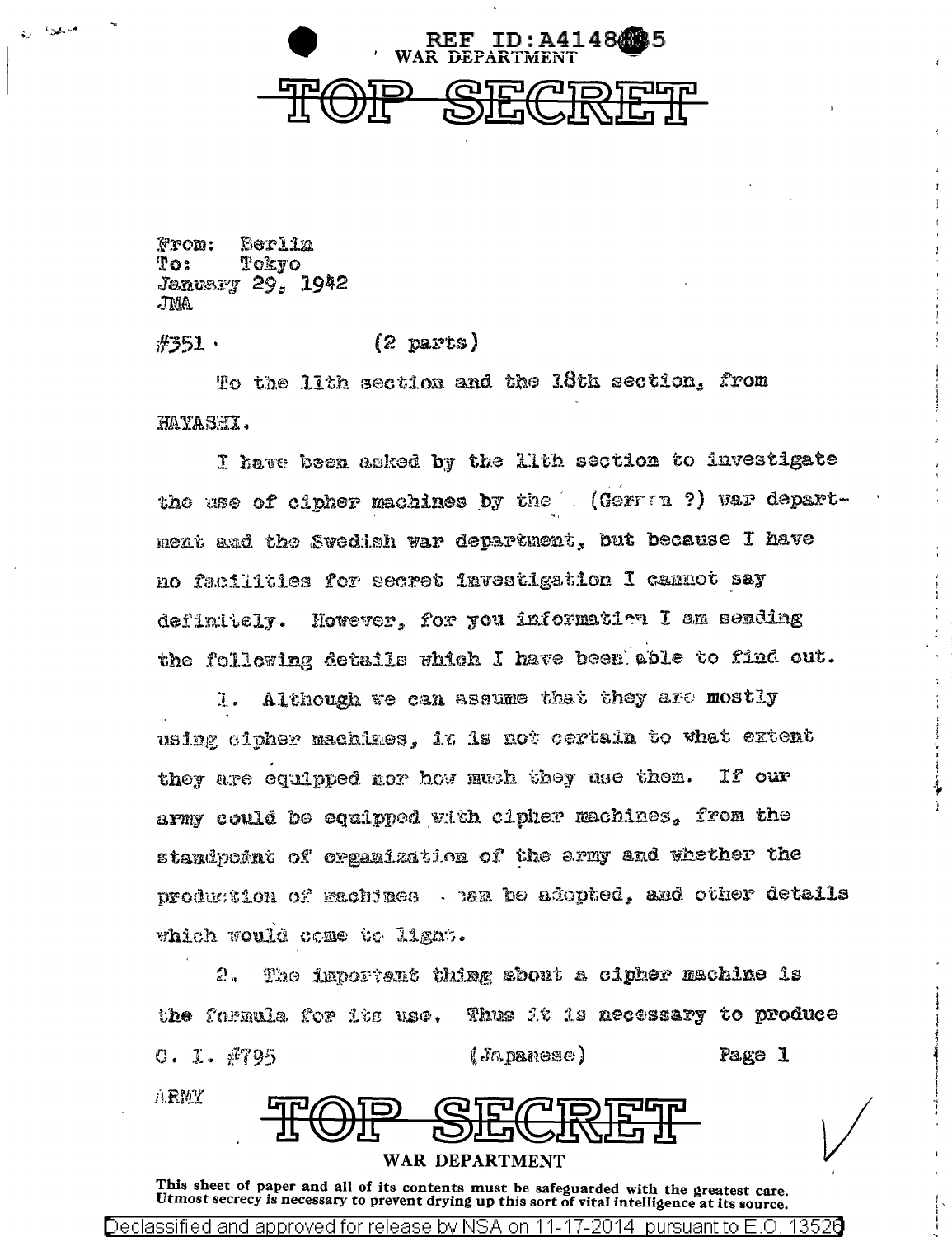

a cither machine which can still be used by changing the formula for use in case the machine itself should fall into the enemy's hands, or which can be altered in a variety of wars as needed.

3. At present no countries are making much progress in (solving ?) cipher machines.

I expect to send you \*\*\*\*\*\*\* machine by the 4. earliest available ship.

| C. I. #795     |                | (square)               |  | Inter. $1/29/42$ (12)       |  |
|----------------|----------------|------------------------|--|-----------------------------|--|
| ARMY           |                |                        |  | $x_2$ ans. $12/31/42$ (B-d) |  |
|                |                | <b>THAID QITADITTI</b> |  |                             |  |
|                | <b>JL WJLL</b> |                        |  |                             |  |
| WAR DEPARTMENT |                |                        |  |                             |  |

This sheet of paper and all of its contents must be safeguarded with the greatest care. Utmost secrecy is necessary to prevent drying up this sort of vital intelligence at its source.